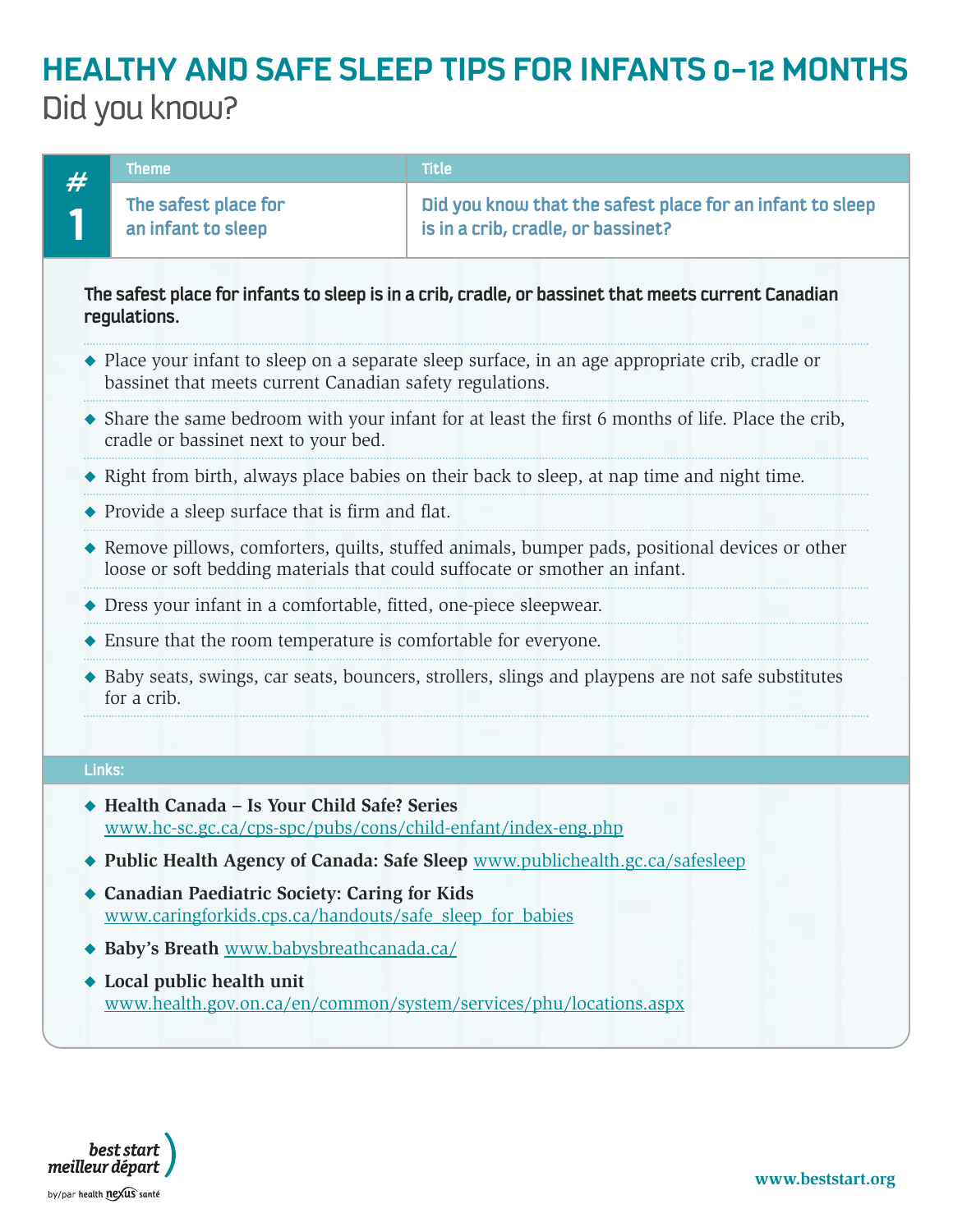

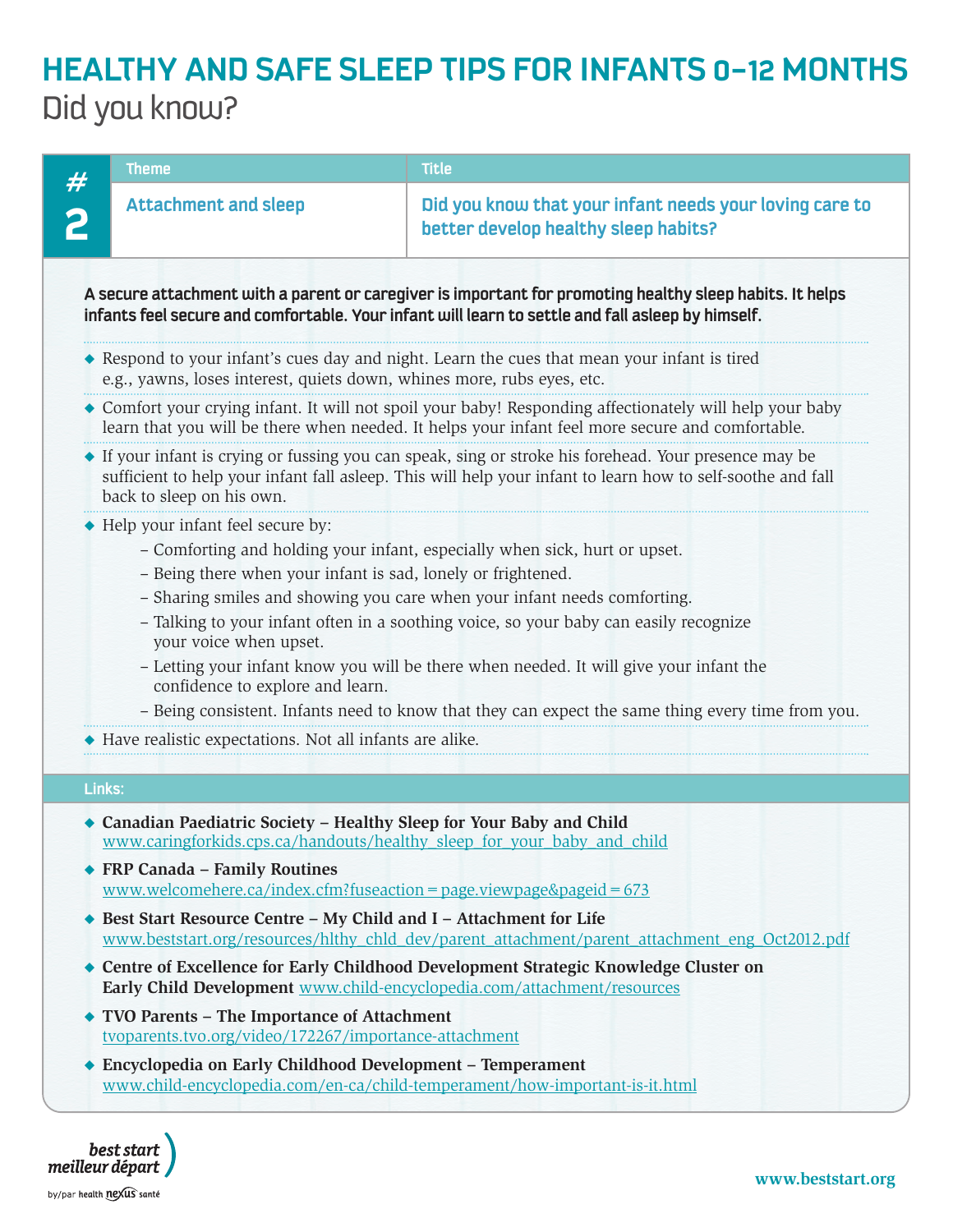

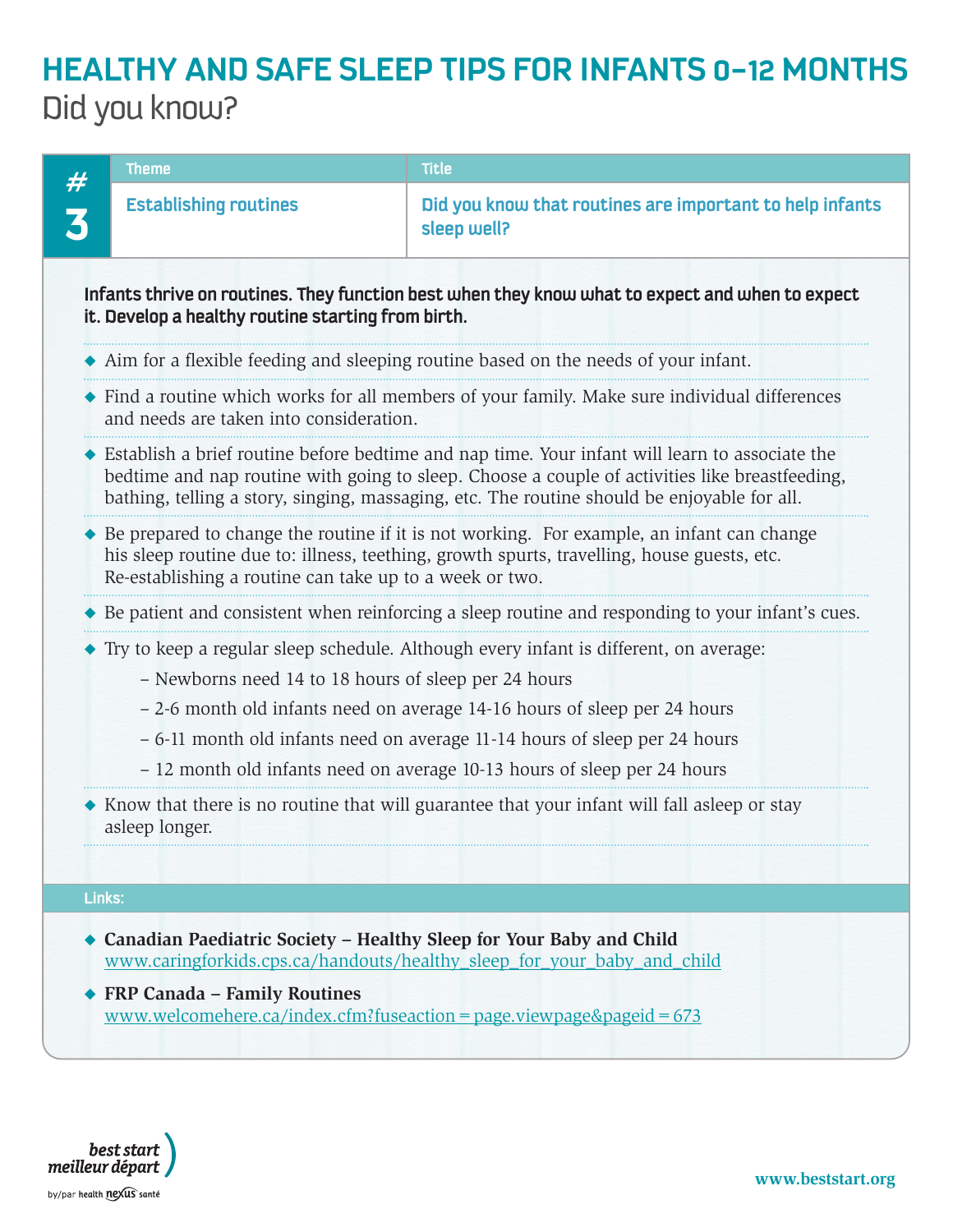|        | <b>Theme</b>                                                                                                                                                                                                                                                                                                                                            | <b>Title</b>                                                                                                                                                                                                                                                                                                                                                                                                                          |  |  |  |
|--------|---------------------------------------------------------------------------------------------------------------------------------------------------------------------------------------------------------------------------------------------------------------------------------------------------------------------------------------------------------|---------------------------------------------------------------------------------------------------------------------------------------------------------------------------------------------------------------------------------------------------------------------------------------------------------------------------------------------------------------------------------------------------------------------------------------|--|--|--|
|        | <b>Creating safe sleep</b><br>environments                                                                                                                                                                                                                                                                                                              | Did you know that creating safe sleep environments will<br>reduce the risks of infant death?                                                                                                                                                                                                                                                                                                                                          |  |  |  |
|        | Infants need to be in safe environments at all times. Always create safe sleep environments for your infant.                                                                                                                                                                                                                                            |                                                                                                                                                                                                                                                                                                                                                                                                                                       |  |  |  |
|        | • Share the same room with your infant for at least the first 6 months of life. Place the crib, cradle or bassinet next to your bed.                                                                                                                                                                                                                    |                                                                                                                                                                                                                                                                                                                                                                                                                                       |  |  |  |
|        | • Right from birth always place babies on their back to sleep, at nap time and night time.                                                                                                                                                                                                                                                              |                                                                                                                                                                                                                                                                                                                                                                                                                                       |  |  |  |
|        | ◆ Provide a sleep surface that is firm and flat.                                                                                                                                                                                                                                                                                                        |                                                                                                                                                                                                                                                                                                                                                                                                                                       |  |  |  |
|        | • Ensure that your baby equipment meets current Health Canada consumer product safety standards.                                                                                                                                                                                                                                                        |                                                                                                                                                                                                                                                                                                                                                                                                                                       |  |  |  |
|        | that could suffocate or smother an infant.                                                                                                                                                                                                                                                                                                              | ◆ Remove pillows, comforters, quilts, stuffed animals, bumper pads, positional devices or other loose or soft bedding materials                                                                                                                                                                                                                                                                                                       |  |  |  |
|        | on clothing, etc.                                                                                                                                                                                                                                                                                                                                       | • Ensure that all ropes and cords are out of reach of infants e.g., curtain or window blind cords, electrical cords, strings                                                                                                                                                                                                                                                                                                          |  |  |  |
|        | ◆ Keep small items out of reach of infants. Do not allow your infant to put such items in their mouth.                                                                                                                                                                                                                                                  |                                                                                                                                                                                                                                                                                                                                                                                                                                       |  |  |  |
|        |                                                                                                                                                                                                                                                                                                                                                         | • Baby carriers, car seats, bouncers, slings, strollers, wings and playpens are not a safe place for an infant to sleep.                                                                                                                                                                                                                                                                                                              |  |  |  |
|        |                                                                                                                                                                                                                                                                                                                                                         | • Car seats or any other devices that keep the infant seated or in a semi-reclined position are not made for unsupervised sleep.<br>Sleeping in a sitting position can cause your baby's head to fall forward which can make it hard for your baby to breathe.                                                                                                                                                                        |  |  |  |
|        | the sack.                                                                                                                                                                                                                                                                                                                                               | It is important that your infant is not too hot during sleep. Overheating is a risk factor for SIDS. Dress your infant in a fitted<br>one-piece sleepwear and to set the room temperature so it is comfortable for you. If you choose to use a sleep sack, follow<br>the manufacturer recommendations and choose the correct size. You want to avoid the risk of your infant's head slipping into                                     |  |  |  |
|        | • Take precautions if you give a pacifier to your infant.<br>- Do not tie the pacifier ribbon or cord to the infant's clothing. The ribbon or cord can<br>get wrapped around the infant's neck and can cause a strangulation hazard.<br>- Inspect the pacifier frequently and throw it away when it starts to wear out.                                 | - Keep pacifiers clean. They can be a source of infection when they come in contact with different surfaces.                                                                                                                                                                                                                                                                                                                          |  |  |  |
|        | • Take precautions if you choose to swaddle your infant.<br>- Follow your infant's cues and don't wrap if your infant resists.<br>- Place infants on their back to sleep in their crib, cradle or bassinet.<br>Stop swaddling by age 2 months, before your infant starts to try to roll.<br>- Talk to health care provider about swaddling your infant. | - Use a lightweight blanket and dress your infant in a light sleeper or onesie to avoid overheating.<br>- When you swaddle your infant ensure he can flex his legs and that his head is uncovered.                                                                                                                                                                                                                                    |  |  |  |
| Links: |                                                                                                                                                                                                                                                                                                                                                         |                                                                                                                                                                                                                                                                                                                                                                                                                                       |  |  |  |
|        | ◆ Public Health Agency of Canada: Safe Sleep www.publichealth.gc.ca/safesleep<br>· Baby's Breath www.babysbreathcanada.ca/                                                                                                                                                                                                                              | Canadian Paediatric Society: Caring for Kids www.caringforkids.cps.ca/handouts/safe sleep for babies<br>◆ Health Canada - Is Your Child Safe? Sleep Time www.hc-sc.gc.ca/cps-spc/pubs/cons/child-enfant/sleep-coucher-eng.php<br>- Cribs, Cradles and Bassinets Regulations www.laws-lois.justice.gc.ca/eng/regulations/SOR-2010-261/<br>- Regional Product Safety Office www.hc-sc.gc.ca/contact/cps-spc/hecs-dgsesc/pso-bsp-eng.php |  |  |  |

u **Local public health unit** www.health.gov.on.ca/en/common/system/services/phu/locations.aspx

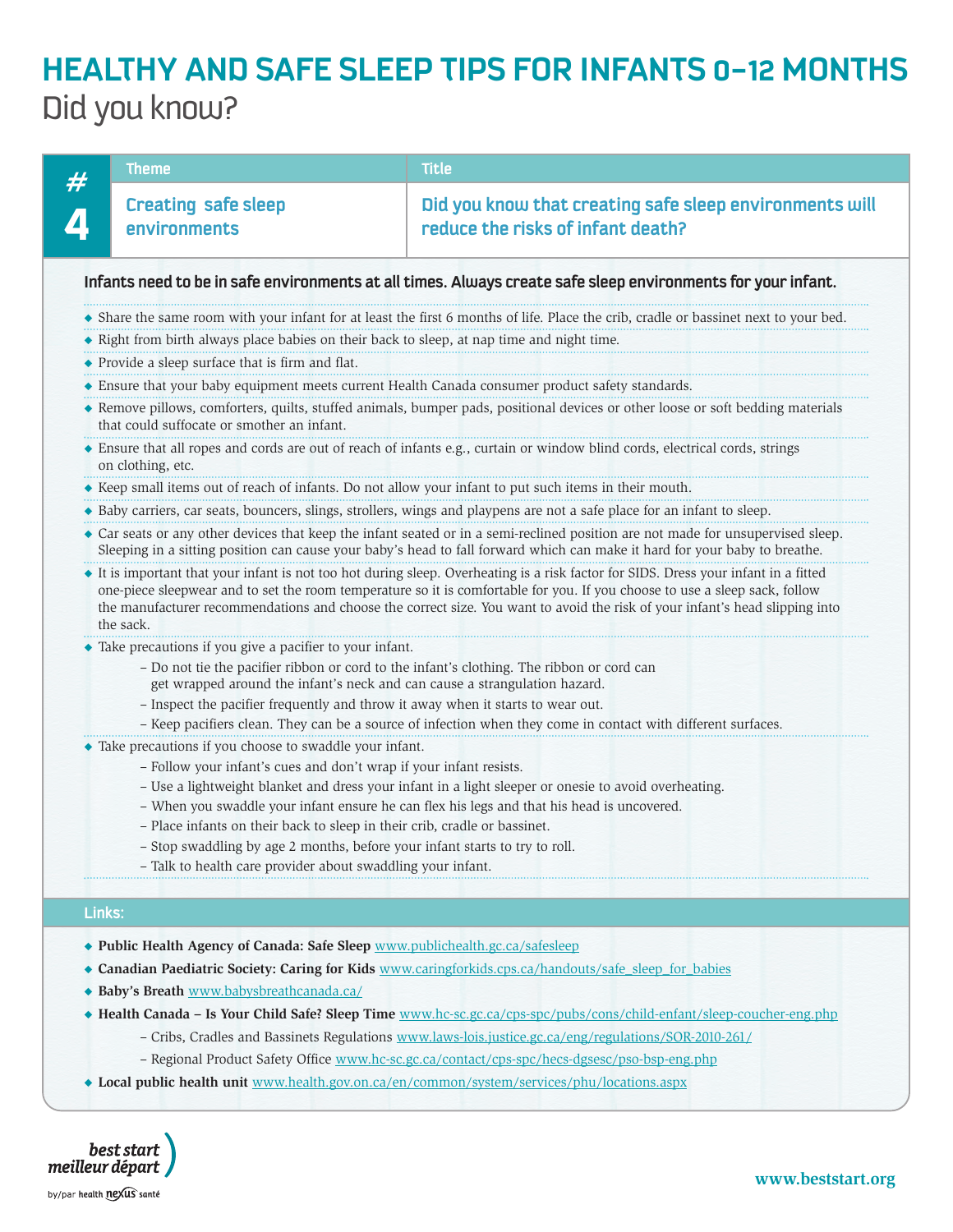|                                                                                                                                                                                                | <b>Theme</b>                                                                                                                       | <b>Title</b>                                                  |  |  |  |
|------------------------------------------------------------------------------------------------------------------------------------------------------------------------------------------------|------------------------------------------------------------------------------------------------------------------------------------|---------------------------------------------------------------|--|--|--|
|                                                                                                                                                                                                | <b>Breastfeeding and Sudden</b><br><b>Infant Death Syndrome (SIDS)</b>                                                             | Did you know that breastfeeding reduces<br>the risks of SIDS? |  |  |  |
|                                                                                                                                                                                                | Any amount of breastfeeding, for any duration, provides a protective effect against SIDS.                                          |                                                               |  |  |  |
| ◆ Breastfeed your infant. Any amount of breastfeeding for any duration provides a protective<br>effect against SIDS. Exclusive breastfeeding for the first 6 months offers greater protection. |                                                                                                                                    |                                                               |  |  |  |
| • You can choose to breastfeed your infant where you sleep. This can make breastfeeding easier<br>and help you respond faster to your infant's cues for feeding and comfort.                   |                                                                                                                                    |                                                               |  |  |  |
|                                                                                                                                                                                                | When you are ready to go to sleep, return your infant to his crib, cradle, or bassinet. It is the<br>safest place for your infant. |                                                               |  |  |  |
| • Continue breastfeeding even if you smoke. It is best to smoke after breastfeeding. This will<br>reduce the amount of nicotine in the breastmilk for the next feed.                           |                                                                                                                                    |                                                               |  |  |  |
| Links:                                                                                                                                                                                         |                                                                                                                                    |                                                               |  |  |  |
|                                                                                                                                                                                                | <b>Best Start Resource Centre</b>                                                                                                  |                                                               |  |  |  |
| - Breastfeeding Matters: An important guide to breastfeeding for women<br>and their families www.beststart.org/resources/breastfeeding                                                         |                                                                                                                                    |                                                               |  |  |  |
| - Breastfeeding for the Health and Future of Our Nation<br>www.beststart.org/resources/aboriginal_health.html                                                                                  |                                                                                                                                    |                                                               |  |  |  |
| Bilingual Online Ontario Breastfeeding Services directory www.ontariobreastfeeds.ca                                                                                                            |                                                                                                                                    |                                                               |  |  |  |
|                                                                                                                                                                                                | La Leche League Canada www.lllc.ca                                                                                                 |                                                               |  |  |  |

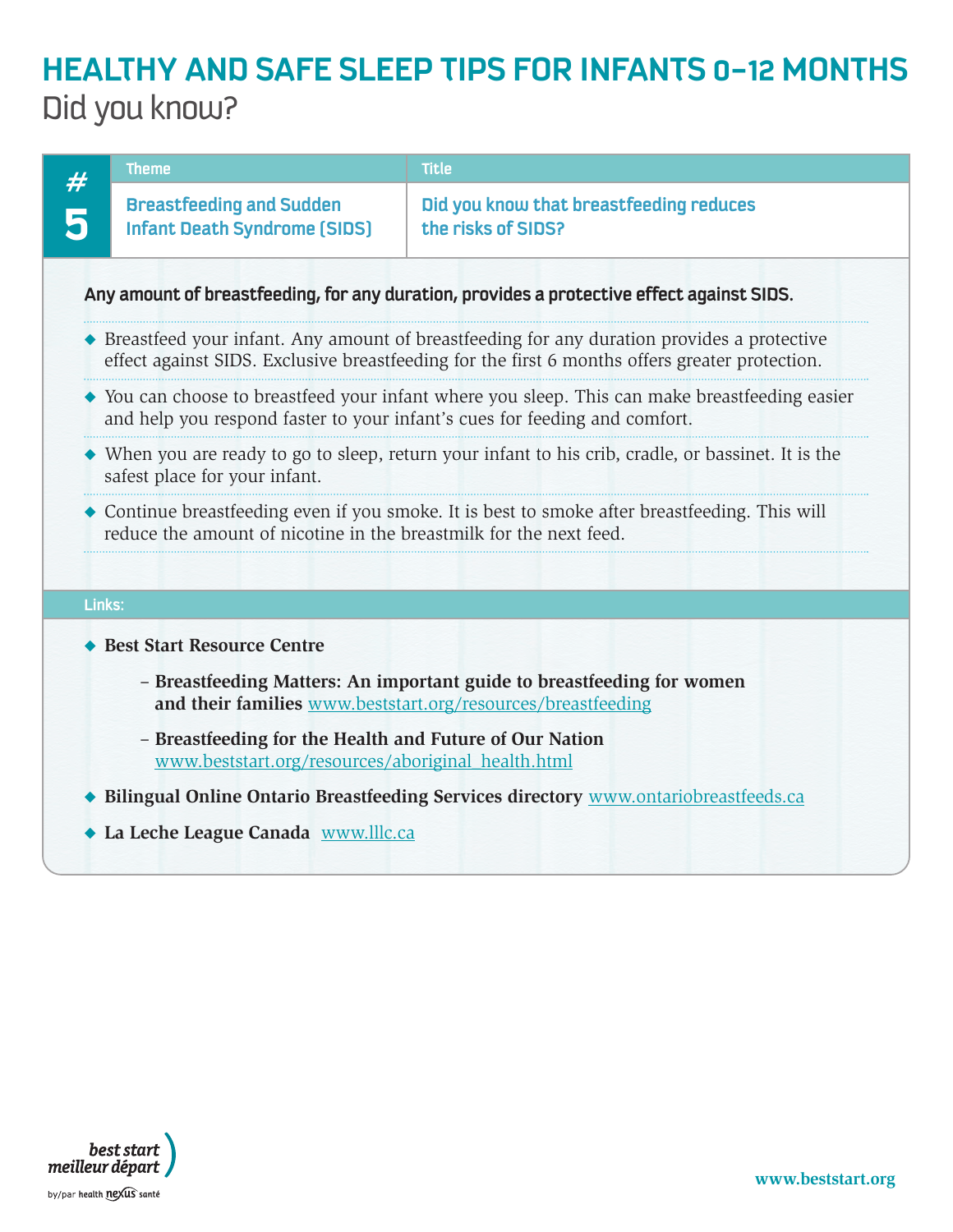|        | Theme                                                                                                                                        | <b>Title</b>                                                                                    |  |
|--------|----------------------------------------------------------------------------------------------------------------------------------------------|-------------------------------------------------------------------------------------------------|--|
|        | Alcohol/drug misuse and Sudden<br><b>Infant Death Syndrome [SIDS]</b>                                                                        | Did you know that avoiding alcohol and drug misuse can<br>reduce the risk of infant death?      |  |
|        | Alcohol and drug misuse is a risk factor for SIDS and unexpected infant death.                                                               |                                                                                                 |  |
|        | $(SIDS)$ .                                                                                                                                   | • Alcohol and drug use during pregnancy is a risk factor for Sudden Infant Death Syndrome       |  |
|        | death and other unintentional injuries in infants.                                                                                           | • Consumption of alcohol and other substances by parents and caregivers poses a risk for infant |  |
|        | • Ask your partner or someone you trust to care for your infant until you are completely sober<br>and not under the influence of substances. |                                                                                                 |  |
|        | Choose alcohol-free drinks and abstain from substance use.                                                                                   |                                                                                                 |  |
| Links: |                                                                                                                                              |                                                                                                 |  |
|        | Best Start Resource Centre www.beststart.org/resources/alc_reduction                                                                         |                                                                                                 |  |
|        | - Be Safe: Have an Alcohol-free Pregnancy                                                                                                    |                                                                                                 |  |
|        | - Mixing Alcohol and Breastfeeding                                                                                                           |                                                                                                 |  |
|        | - Mocktails for Mom                                                                                                                          |                                                                                                 |  |
|        | - Prescription Drug Misuse in Pregnancy and Parenting<br>www.beststart.org/resources/aboriginal_health.html                                  |                                                                                                 |  |
|        | Motherisk www.motherisk.ca                                                                                                                   |                                                                                                 |  |
|        | Drug and Alcohol Helpline www.drugandalcoholhelpline.ca                                                                                      |                                                                                                 |  |